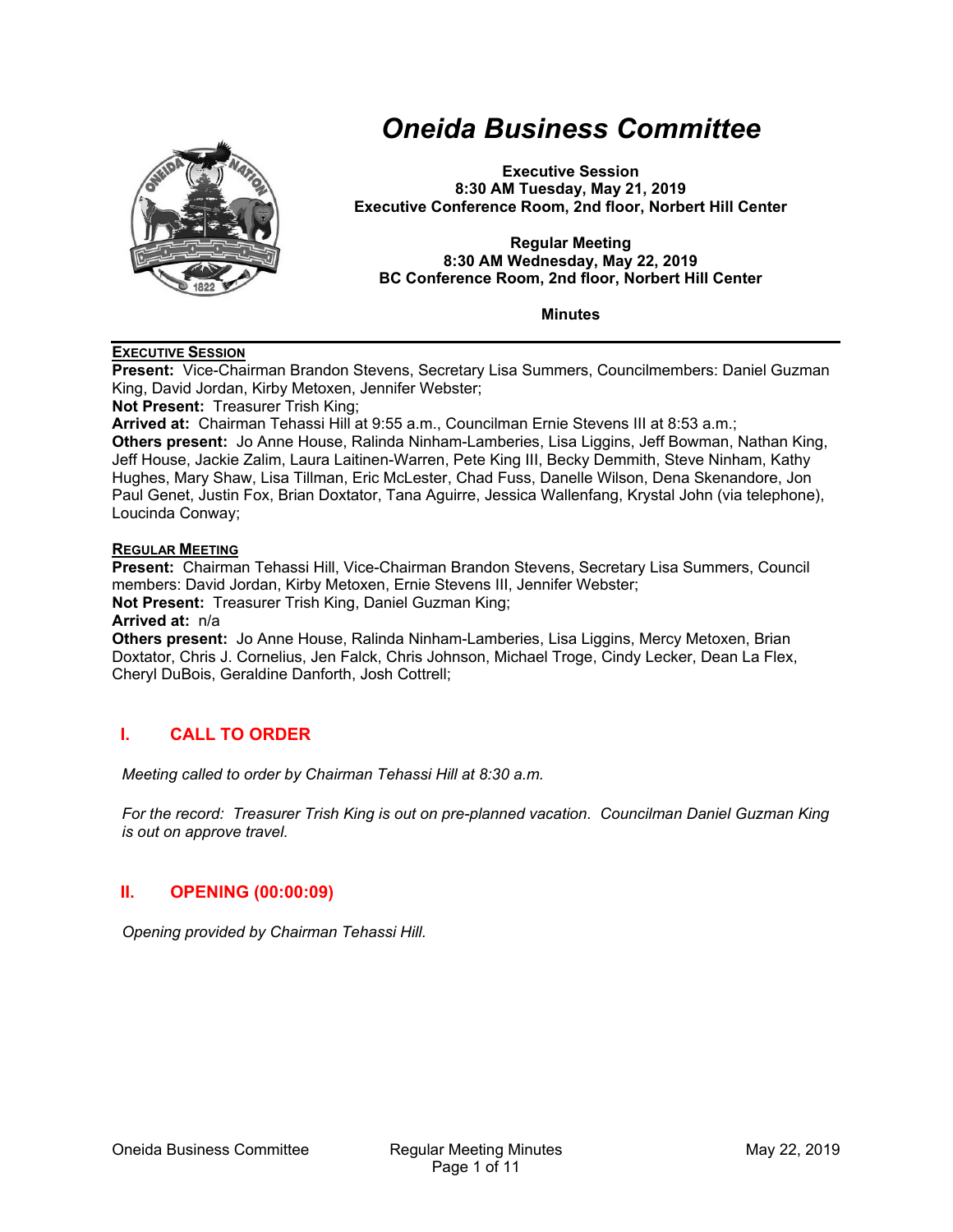## **III. ADOPT THE AGENDA (00:03:47)**

Motion by David P. Jordan to adopt the agenda with one (1) change [delete item XIV.E.4. Review the Chapter 19 Minimum Internal Control Standards and determine next steps], seconded by Jennifer Webster. Motion carried:

> Ayes: David P. Jordan, Kirby Metoxen, Brandon Stevens, Ernie Stevens III, Lisa Summers, Jennifer Webster Not Present: Daniel Guzman King, Trish King

# **IV. OATH OF OFFICE**

*Oath of office administered by Secretary Lisa Summers. Mercy Metoxen was present. Burdeena Endhunter was not present.* 

**A. Oneida Nation Arts Board - Burdeena Endhunter and Mercy Metoxen (00:04:40)**  Sponsor: Lisa Summers, Secretary

## **V. MINUTES**

**A. Approve the February 22, 2019, emergency Business Committee meeting minutes (00:06:55)** 

Sponsor: Lisa Summers, Secretary

Motion by Jennifer Webster to approve the February 22, 2019, emergency Business Committee meeting minutes, seconded by David P. Jordan. Motion carried:

| Aves:        | David P. Jordan, Kirby Metoxen, Brandon Stevens, Ernie Stevens III, |
|--------------|---------------------------------------------------------------------|
|              | Lisa Summers. Jennifer Webster                                      |
| Not Present: | Daniel Guzman King, Trish King                                      |

**B. Approve the May 8, 2019, regular Business Committee meeting minutes(00:07:21)**  Sponsor: Lisa Summers, Secretary

Motion by David P. Jordan to approve the May 8, 2019, regular Business Committee meeting minutes, seconded by Kirby Metoxen. Motion carried:

> Ayes: David P. Jordan, Kirby Metoxen, Brandon Stevens, Ernie Stevens III, Lisa Summers, Jennifer Webster Not Present: Daniel Guzman King, Trish King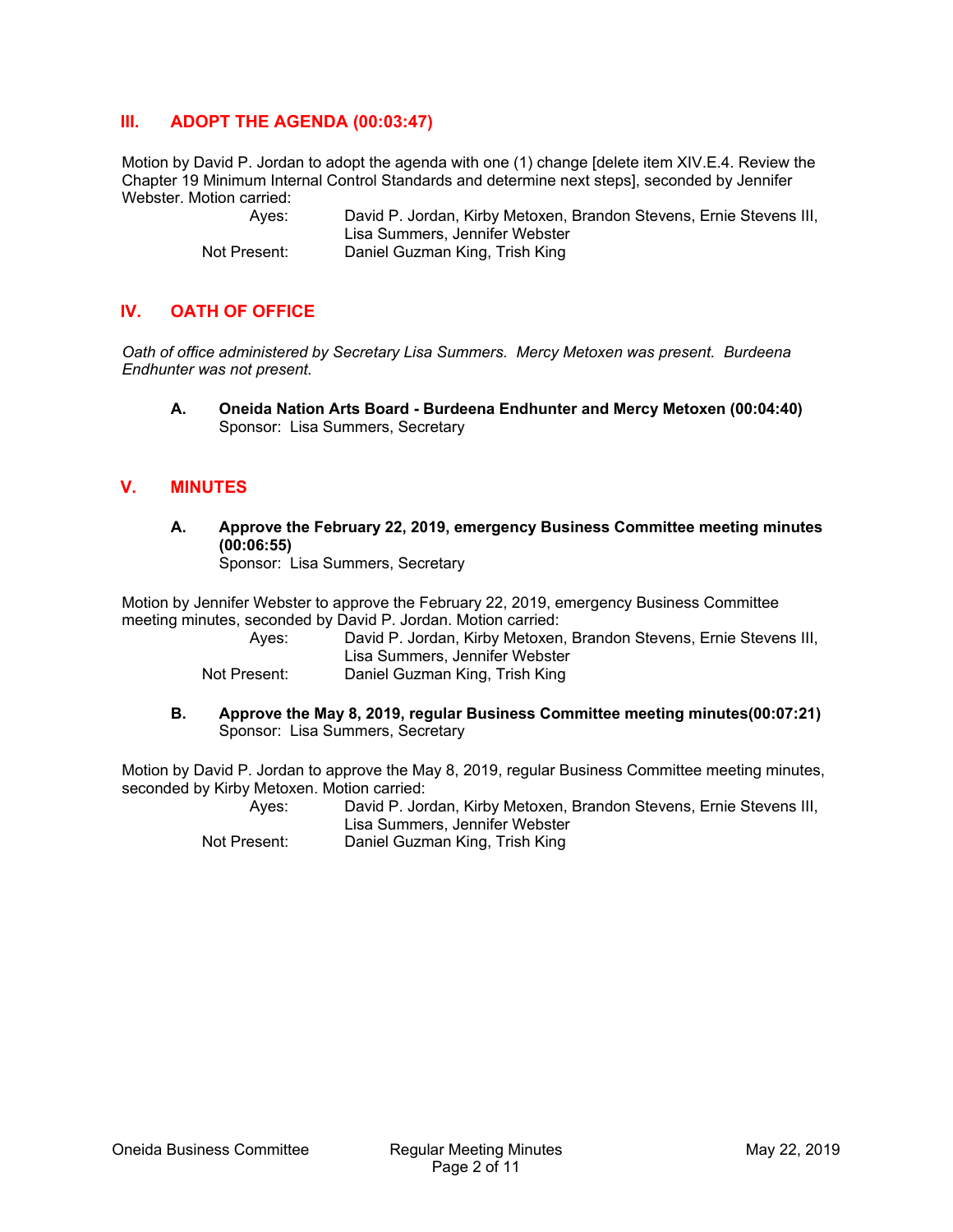## **VI. RESOLUTIONS**

**A. Adopt resolution entitled Approval of Use of Economic Development, Diversification and Community Development Fund for Project ED18-007, Industrial Hemp Pilot Project on May 22, 2019 (00:07:48)** 

Sponsor: Patrick Pelky, Division Director/Environmental, Health, Safety & Land

Motion by Lisa Summers to adopt resolution 05-22-19-A Approval of Use of Economic Development, Diversification and Community Development Fund for Project ED18-007, Industrial Hemp Pilot Project on May 22, 2019, seconded by Ernie Stevens III. Motion carried:

> Ayes: David P. Jordan, Kirby Metoxen, Brandon Stevens, Ernie Stevens III, Lisa Summers, Jennifer Webster Not Present: Daniel Guzman King, Trish King

**B. Adopt resolution entitled Oneida Nation Support of Sports Betting Core Principles (00:10:59)** 

Sponsor: Jo Anne House, Chief Counsel

Motion by Brandon Stevens to adopt resolution 05-22-19-B Oneida Nation Support of Sports Betting Core Principles, seconded by Jennifer Webster. Motion carried:

| David P. Jordan, Kirby Metoxen, Brandon Stevens, Jennifer Webster |
|-------------------------------------------------------------------|
| Lisa Summers                                                      |
| Ernie Stevens III                                                 |
| Daniel Guzman King, Trish King                                    |
|                                                                   |

**C. Adopt resolution entitled Interpretation of Resolution # BC-02-27-19-B, Regarding the Education Endowment (00:14:10)**  Sponsor: Lisa Liggins, Chair/Oneida Nation School Board

Motion by Lisa Summers to adopt resolution 05-22-19-C Interpretation of Resolution # BC-02-27-19-B, Regarding the Education Endowment, also known as the Ramah Fund Allocation with two (2) changes [1) title change as noted in the motion; and 2) in line 32, correct "Fund" to "Endowment"], seconded by David P. Jordan. Motion carried:

> Ayes: David P. Jordan, Kirby Metoxen, Brandon Stevens, Ernie Stevens III, Lisa Summers, Jennifer Webster Not Present: Daniel Guzman King, Trish King

## **VII. STANDING COMMITTEES**

#### **A. FINANCE COMMITTEE**

**1. Approve the May 13, 2019, regular Finance Committee meeting minutes (00:20:10)** 

Sponsor: Trish King, Treasurer

Motion by Lisa Summers to approve the May 13, 2019, regular Finance Committee meeting minutes, seconded by Jennifer Webster. Motion carried:

 Ayes: David P. Jordan, Kirby Metoxen, Brandon Stevens, Ernie Stevens III, Lisa Summers, Jennifer Webster

Not Present: Daniel Guzman King, Trish King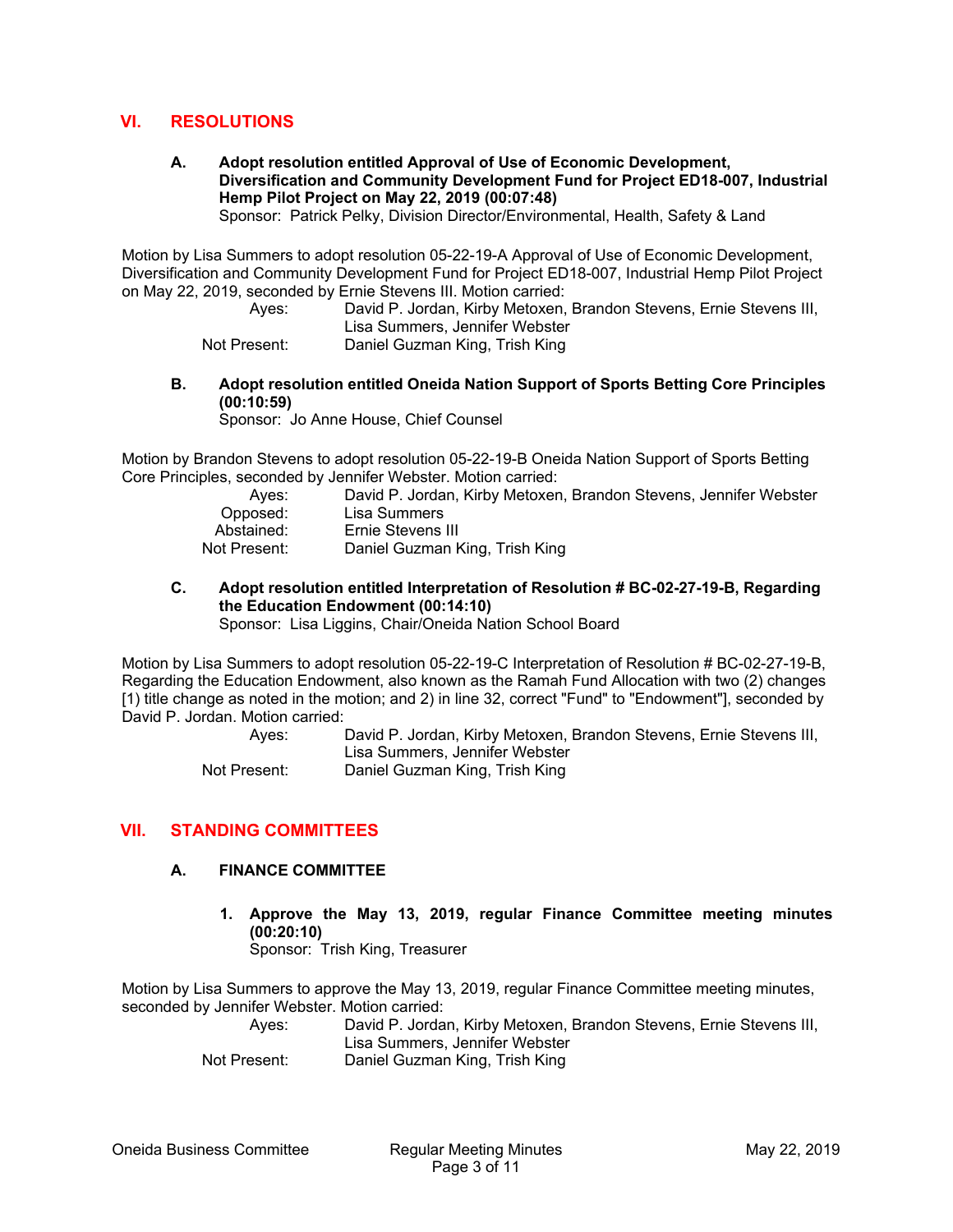## **B. LEGISLATIVE OPERATING COMMITTEE**

**1. Accept the May 1, 2019, regular Legislative Operating Committee meeting minutes (00:20:37)** 

Sponsor: David P. Jordan, Councilman

Motion by Kirby Metoxen to accept the May 1, 2019, regular Legislative Operating Committee meeting minutes, seconded by Jennifer Webster. Motion carried:

 Ayes: David P. Jordan, Kirby Metoxen, Brandon Stevens, Ernie Stevens III, Lisa Summers, Jennifer Webster

Not Present: Daniel Guzman King, Trish King

**2. Accept the Oneida Personnel Commission May 2019 update (00:21:03)**  Sponsor: David P. Jordan, Councilman

Motion by Brandon Stevens to accept the Oneida Personnel Commission May 2019 update, seconded by Lisa Summers. Motion carried:

 Ayes: David P. Jordan, Kirby Metoxen, Brandon Stevens, Ernie Stevens III, Lisa Summers, Jennifer Webster Not Present: Daniel Guzman King, Trish King

## **C. QUALITY OF LIFE COMMITTEE**

**1. Accept the March 14, 2019, regular Quality of Life Committee meeting minutes (00:23:40)** 

Sponsor: Brandon Stevens, Vice-Chairman

Motion by David P. Jordan to accept the March 14, 2019, regular Quality of Life Committee meeting minutes, seconded by Brandon Stevens. Motion carried:

| Aves:        | David P. Jordan, Kirby Metoxen, Brandon Stevens, Ernie Stevens III, |
|--------------|---------------------------------------------------------------------|
|              | Lisa Summers, Jennifer Webster                                      |
| Not Present: | Daniel Guzman King, Trish King                                      |

**2. Accept the April 11, 2019, regular Quality of Life Committee meeting minutes (00:25:40)** 

Sponsor: Brandon Stevens, Vice-Chairman

Motion by David P. Jordan to accept the April 11, 2019, regular Quality of Life Committee meeting minutes, seconded by Jennifer Webster. Motion carried:

 Ayes: David P. Jordan, Kirby Metoxen, Brandon Stevens, Ernie Stevens III, Lisa Summers, Jennifer Webster

Not Present: Daniel Guzman King, Trish King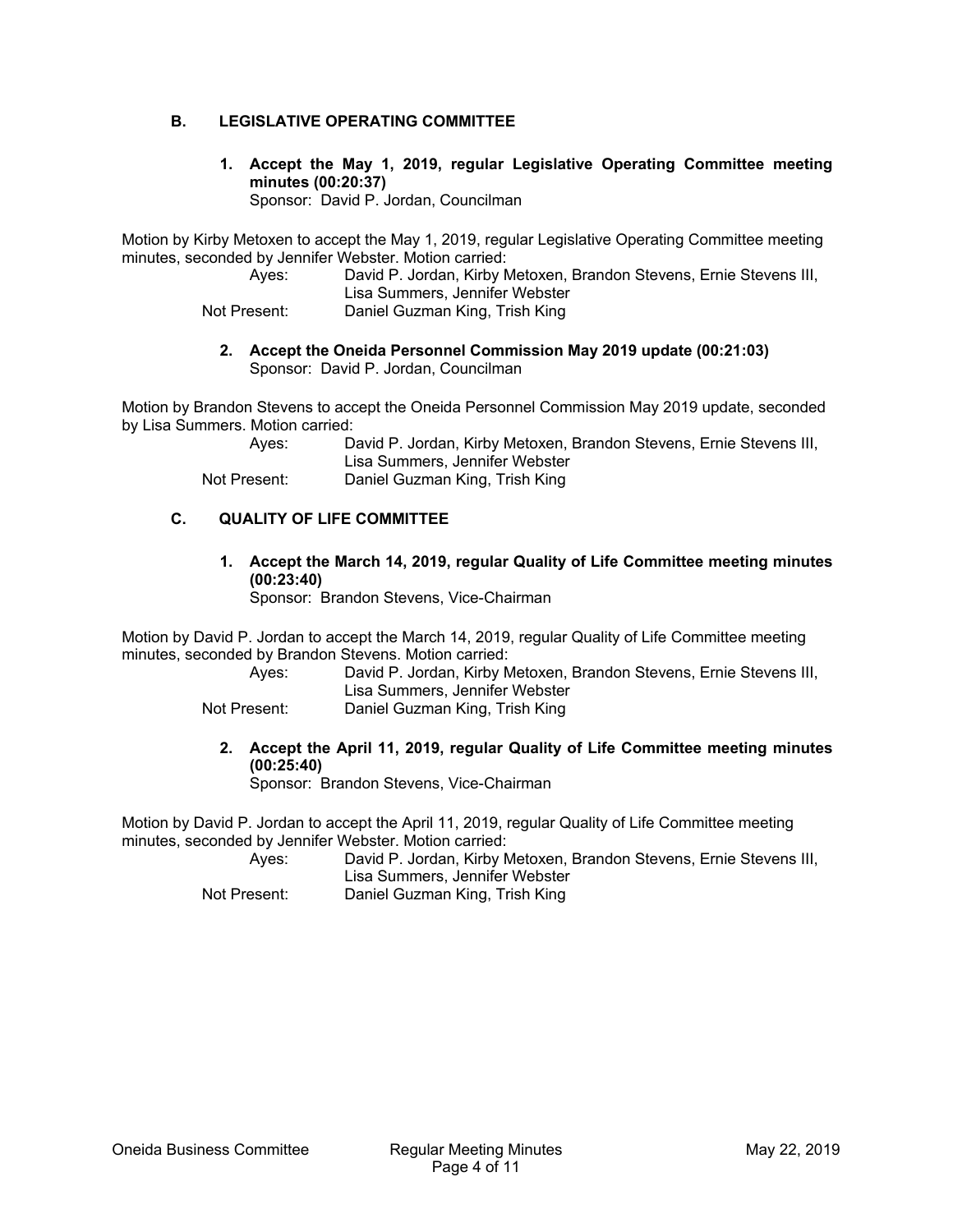## **VIII. UNFINISHED BUSINESS**

**A. Approve the Oneida Head Start/Early Head Start By-Laws - file # 2011-1378 (00:26:07)** 

Sponsor: Jennifer Webster, Councilwoman

Motion by David P. Jordan to accept the Oneida Head Start/Early Head Start By-Laws - file # 2011- 1378, seconded by Lisa Summers. Motion carried:

 Ayes: David P. Jordan, Kirby Metoxen, Brandon Stevens, Ernie Stevens III, Lisa Summers, Jennifer Webster Not Present: Daniel Guzman King, Trish King

Motion by Lisa Summers to send the identifed issues for the Board, Committees, Commissions law to the Legislative Operating Commitee to include for potential amendments moving forward for all the Board, Committees, Commissions identied to be in that gap group, seconded by Kirby Metoxen. Motion carried:

> Ayes: David P. Jordan, Kirby Metoxen, Brandon Stevens, Ernie Stevens III, Lisa Summers, Jennifer Webster Not Present: Daniel Guzman King, Trish King

# **IX. TRAVEL REPORTS**

**A. Approve the travel report - Councilman Kirby Metoxen - Native American Tourism of Wisconsin (NATOW) 2020-2021 Strategic and 2019 Conference Planning - Danbury, WI - February 19-21, 2019 (00:34:15)**  Sponsor: Kirby Metoxen, Councilman

Motion by David P. Jordan to approve the travel report from Councilman Kirby Metoxen for the Native American Tourism of Wisconsin (NATOW) 2020-2021 Strategic and 2019 Conference Planning in Danbury, WI - February 19-21, 2019, noting it was grant funded, seconded by Jennifer Webster. Motion carried:

> Ayes: David P. Jordan, Brandon Stevens, Ernie Stevens III, Lisa Summers, Jennifer Webster Abstained: Kirby Metoxen Not Present: Daniel Guzman King, Trish King

# **X. TRAVEL REQUESTS**

**A. Approve the travel request - Councilman Kirby Metoxen - 29th National Indian Head Start Directors Association Management Training Conference - Scottsdale, AZ - June 24-27, 2019 (00:35:08)**  Sponsor: Kirby Metoxen, Councilman

Motion by David P. Jordan to approve the travel request for Councilman Kirby Metoxen to attend the 29th National Indian Head Start Directors Association Management Training Conference in Scottsdale, AZ - June 24-27, 2019, noting the total estimated cost should be include in the report upon return, seconded by Jennifer Webster. Motion carried:

> Ayes: David P. Jordan, Brandon Stevens, Ernie Stevens III, Lisa Summers, Jennifer Webster Abstained: Kirby Metoxen Not Present: Daniel Guzman King, Trish King

Oneida Business Committee Regular Meeting Minutes May 22, 2019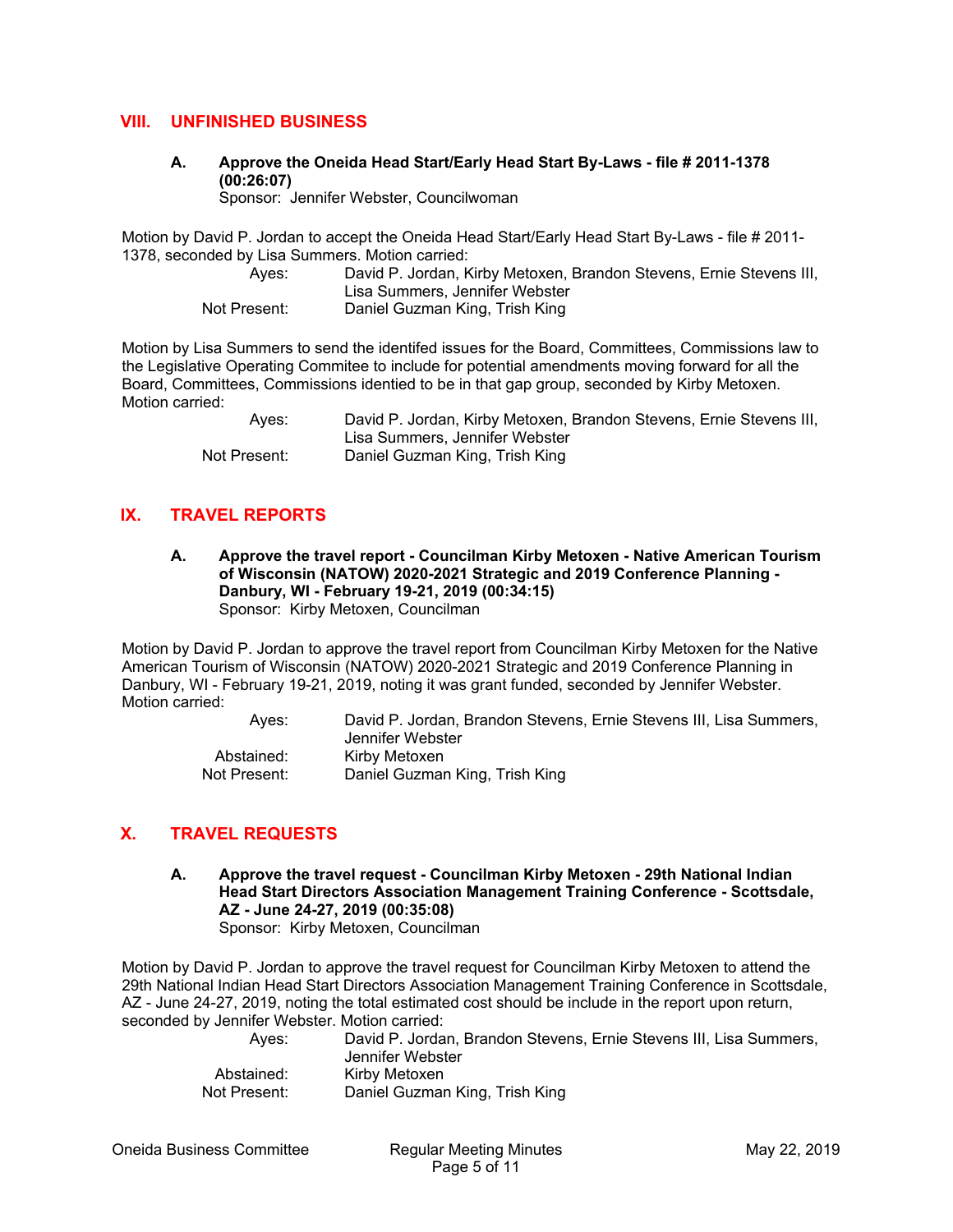**B. Approve the travel request - Treasurer Trish King - Tribal Treasury Advisory Committee meeting and public meeting - Washington DC - June 18-21, 2019 (00:37:51)**  Sponsor: Trish King, Treasurer

Motion by David P. Jordan to approve the travel request for Treasurer Trish King to attend the Tribal Treasury Advisory Committee meeting and public meeting in Washington DC - June 18-21, 2019, seconded by Lisa Summers. Motion carried:

| Aves:        | David P. Jordan, Kirby Metoxen, Brandon Stevens, Ernie Stevens III,<br>Lisa Summers, Jennifer Webster |
|--------------|-------------------------------------------------------------------------------------------------------|
| Not Present: | Daniel Guzman King, Trish King                                                                        |

## **XI. NEW BUSINESS**

**A. Determine next steps regarding Emergency Closing Compensation options (00:38:37)** 

Sponsor: Geraldine Danforth, Area Manager/Human Resources

Motion by Lisa Summers to approve option five [listed in the Human Resources Area Manager memorandum dated May 9, 2019] and direct Human Resources to come back with the supporting documents [i.e. draft resolution, draft SOP(s), fiscal analysis] for approval, seconded by David P. Jordan. Motion carried:

| Aves:        | David P. Jordan. Brandon Stevens. Ernie Stevens III. Lisa Summers.<br>Jennifer Webster |
|--------------|----------------------------------------------------------------------------------------|
| Abstained:   | Kirby Metoxen                                                                          |
| Not Present: | Daniel Guzman King, Trish King                                                         |

*Secretary Lisa Summers left at 9:30 a.m.* 

**B. Review the Bingo (Chapter 2) Oneida Gaming Minimum Internal Controls and determine appropriate next steps (01:00:50)** 

Sponsor: Matthew W. Denny, Chair/Oneida Gaming Commission

Motion by Brandon Stevens to accept the notice of the OGMICR Section for Bingo Chapter 2 approved by the Gaming Commission on April 30,

2019, and directs notice to the Gaming Commission there are no requested revisions under section 501.6-14(d), seconded by Kirby Metoxen. Motion carried:

| Aves: | David P. Jordan, Kirby Metoxen, Brandon Stevens, Ernie Stevens III, |
|-------|---------------------------------------------------------------------|
|       | Jennifer Webster                                                    |

Not Present: Daniel Guzman King, Trish King, Lisa Summers

**C. Accept the closeout report and recommendation regarding an Employee Giving Program (01:03:28)** 

Sponsor: Jennifer Webster, Councilwoman

Motion by Jennifer Webster to accept the closeout report and approve the recommendation to not implement the Employee Giving Program, seconded by Brandon Stevens. Motion carried: Ayes: David P. Jordan, Brandon Stevens, Ernie Stevens III, Jennifer

| AVGS.        | David F. JUIUAII, DIAIIUUII JIEVEIIS, LIIIIE JIEVEIIS III. |
|--------------|------------------------------------------------------------|
|              | Webster                                                    |
| Abstained:   | Kirby Metoxen                                              |
| Not Present: | Daniel Guzman King, Trish King, Lisa Summers               |
|              |                                                            |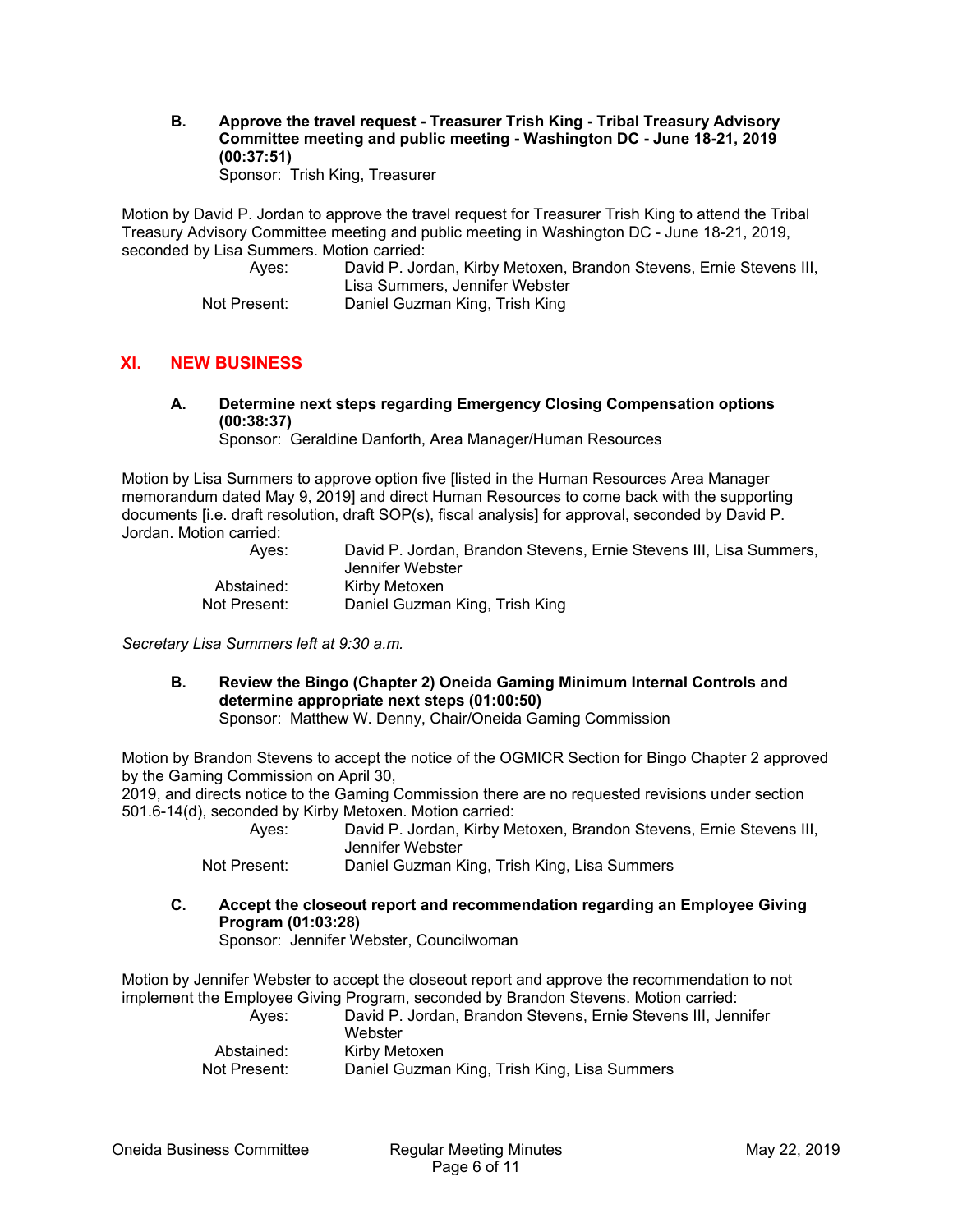#### **D. Approve exception to resolution # BC-12-27-16-A for June 25-26, 2019 (01:05:40)**  Sponsor: Lisa Summers, Secretary

Motion by David P. Jordan to approve an exception to resolution # BC-12-27-16-A and cancel both the executive discussion meeting on June

25, 2019, at 8:30 a.m. and the regular meeting on June 26, 2019, at 8:30 a.m., due to no quorum, seconded by Jennifer Webster. Motion carried:

 Ayes: David P. Jordan, Kirby Metoxen, Brandon Stevens, Ernie Stevens III, Jennifer Webster

Not Present: Daniel Guzman King, Trish King, Lisa Summers

# **XII. REPORTS**

#### **A. OPERATIONAL**

#### **1. Determine next steps regarding the Education and Literacy Service Group FY-2019 2nd quarter report - not submitted (01:07:50)**  Sponsor: delete this line

Motion by Jennifer Webster to for the BC Officers to follow-up on the missing report, seconded by Kirby Metoxen. Motion carried:

| Aves:        | David P. Jordan, Kirby Metoxen, Brandon Stevens, Ernie Stevens III, |
|--------------|---------------------------------------------------------------------|
|              | Jennifer Webster                                                    |
| Not Present: | Daniel Guzman King, Trish King, Lisa Summers                        |

*Item XIV.A. is addressed next.* 

# **XIII. GENERAL TRIBAL COUNCIL**

#### **A. Approve the 2019 semi-annual report book contents and audit packet (01:17:10)**  Sponsor: Lisa Summers, Secretary

Motion by David P. Jordan to approve the 2019 semi-annual report book contents and Treasurer's report packet, with the five (5) changes [1) the BC Officers will follow-up with the Service Group and the BC liaisons will follow-up with the Boards, Committees, and Commisisons listed on page 3 of the book allowing their report submissions no later than Wednesday, May 29, 2019; 2) delete pages 20-23 of the book; 3) the BC Support Office will follow-up with the Oneida Gaming Commission, the Oneida Trust Enrollment Department, and the Oneida Police Commisison allowing their department report submssions required under § 105.12-4(b) no later than Wednesday, May 29, 2019; 4) the BC Support Office will follow-up with Internal Services allowing their Food Pantry report submssion no later than Wednesday, May 29, 2019; and 5) on page 8 of the packet, include additional language regarding the unavailable financial statement], seconded by Kirby Metoxen. Motion carried:

| Aves:        | David P. Jordan, Kirby Metoxen, Brandon Stevens, Ernie Stevens III, |
|--------------|---------------------------------------------------------------------|
|              | Jennifer Webster                                                    |
| Not Present: | Daniel Guzman King, Trish King, Lisa Summers                        |

*Item XV. is addressed next.*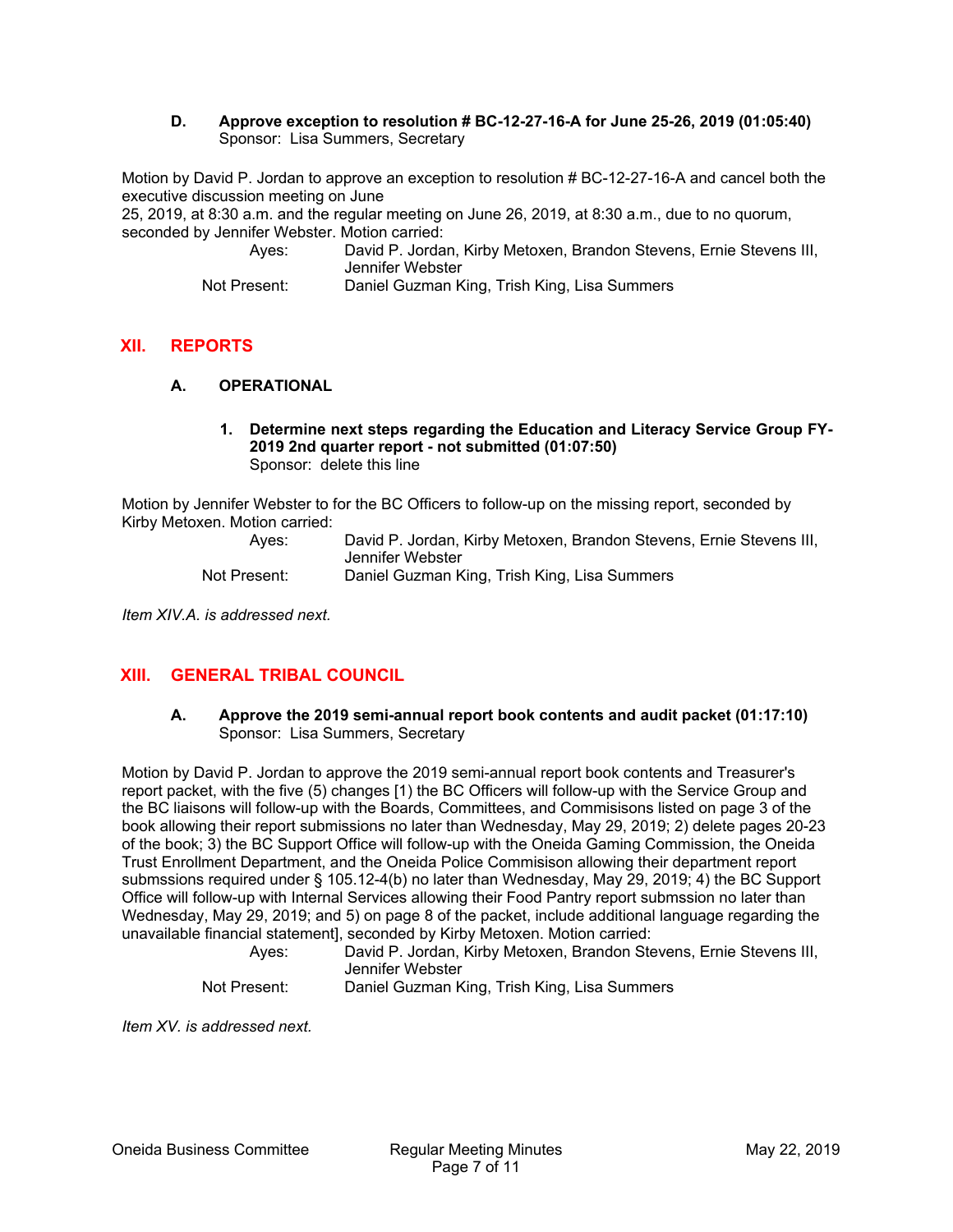## **XIV. EXECUTIVE SESSION**

#### **A. REPORTS**

**1. Accept the Bay Bancorporation, Inc. FY-2019 2nd quarter executive report (01:10:35)** 

Sponsor: Jeff Bowman, President/Bay Bank

Motion by Jennifer Webster to accept the Bay Bancorporation, Inc. FY-2019 2nd quarter executive report, seconded by Brandon Stevens. Motion carried:

- Ayes: David P. Jordan, Kirby Metoxen, Brandon Stevens, Ernie Stevens III, Jennifer Webster
- Not Present: Daniel Guzman King, Trish King, Lisa Summers
	- **2. Accept the Oneida ESC Group, LLC. FY-2019 2nd quarter executive report (01:11:01)**

Sponsor: Jacquelyn Zalim, Chair/OESC Board of Managers

Motion by Jennifer Webster to accept the Oneida ESC Group, LLC. FY-2019 2nd quarter executive report, seconded by Ernie Stevens III. Motion carried:

 Ayes: David P. Jordan, Kirby Metoxen, Brandon Stevens, Ernie Stevens III, Jennifer Webster Not Present: Daniel Guzman King, Trish King, Lisa Summers

**3. Accept the Oneida Seven Generations Corporation FY-2019 2nd quarter executive report (01:11:22)**  Sponsor: Pete King III, Agent/OSGC

Motion by Kirby Metoxen to accept the Oneida Seven Generations Corporation FY-2019 2nd quarter executive report, seconded by David P. Jordan. Motion carried:

 Ayes: David P. Jordan, Kirby Metoxen, Brandon Stevens, Ernie Stevens III, Jennifer Webster

Not Present: Daniel Guzman King, Trish King, Lisa Summers

**4. Accept the Oneida Airport Hotel Corporation FY-2019 2nd quarter executive report (01:11:40)** 

Sponsor: Robert Barton, President/OAHC

Motion by Kirby Metoxen to accept the Oneida Airport Hotel Corporation FY-2019 2nd quarter executive report, seconded by David P. Jordan. Motion carried:

| Aves:        | David P. Jordan, Kirby Metoxen, Brandon Stevens, Ernie Stevens III,<br>Jennifer Webster |
|--------------|-----------------------------------------------------------------------------------------|
| Not Drocont: | Daniel Cuzman King, Trich King, Lieg Summers                                            |

- Not Present: Daniel Guzman King, Trish King, Lisa Summers
	- **5. Accept the Oneida Golf Enterprise FY-2019 2nd quarter executive report (01:11:56)**

Sponsor: Chad Fuss, Agent/OGE

Motion by Jennifer Webster to accept the Oneida Golf Enterprise FY-2019 2nd quarter executive report, seconded by Ernie Stevens III. Motion carried:

 Ayes: David P. Jordan, Kirby Metoxen, Brandon Stevens, Ernie Stevens III, Jennifer Webster

Not Present: Daniel Guzman King, Trish King, Lisa Summers

Oneida Business Committee Regular Meeting Minutes May 22, 2019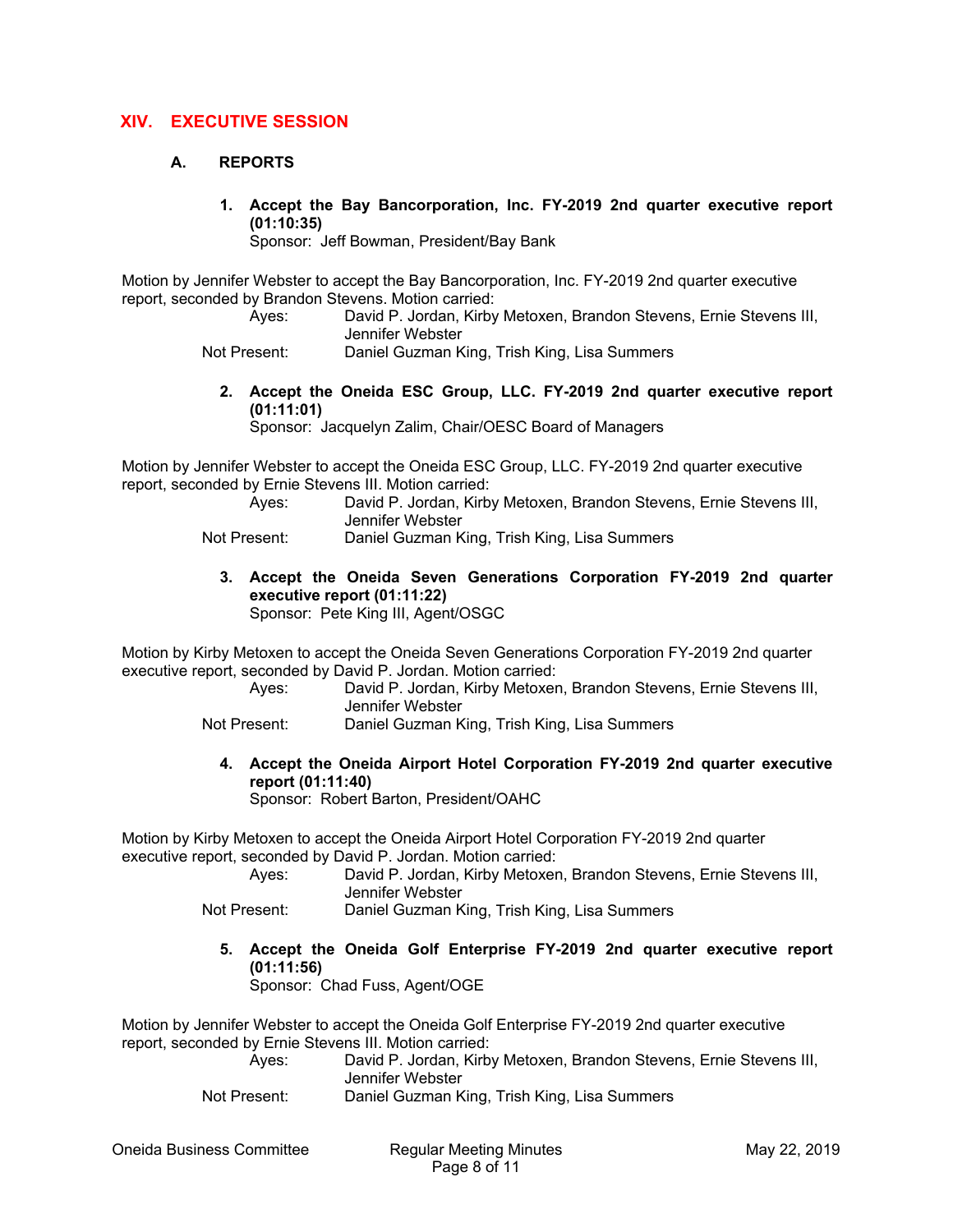#### **6. Accept the Intergovernmental Affairs, Communications, and Self-Governance May 2019 report (01:12:15)**  Sponsor: Melinda J. Danforth, Director/Intergovernmental Affairs

Motion by Jennifer Webster to accept the Intergovernmental Affairs, Communications, and Self-Governance May 2019 report, seconded by Kirby Metoxen. Motion carried:

 Ayes: David P. Jordan, Kirby Metoxen, Brandon Stevens, Ernie Stevens III, Jennifer Webster Not Present: Daniel Guzman King, Trish King, Lisa Summers

#### **7. Accept the Chief Counsel report (01:12:35)**  Sponsor: Jo Anne House, Chief Counsel

Motion by Brandon Stevens to accept the Chief Counsel report, seconded by David P. Jordan. Motion carried:

> Ayes: David P. Jordan, Kirby Metoxen, Brandon Stevens, Ernie Stevens III, Jennifer Webster Not Present: Daniel Guzman King, Trish King, Lisa Summers

## **B. STANDING ITEMS**

#### **1. ONEIDA GOLF ENTERPRISE CORPORATION - LADIES PROFESSIONAL GOLF ASSOCIATION**

#### **a. Accept the Thornberry Creek LPGA Classic May 2019 report (01:12:55)**

Motion by Kirby Metoxen to accept the Thornberry Creek LPGA Classic May 2019 report, seconded by Ernie Stevens III. Motion carried:

 Ayes: David P. Jordan, Kirby Metoxen, Brandon Stevens, Ernie Stevens III, Jennifer Webster

Not Present: Daniel Guzman King, Trish King, Lisa Summers

## **C. AUDIT COMMITTEE**

**1. Accept the Audit Committee FY-2019 2nd quarter executive report (01:13:15)**  Sponsor: David P. Jordan, Councilman

Motion by Brandon Stevens to accept the Audit Committee FY-2019 2nd quarter executive report, seconded by Kirby Metoxen. Motion carried:

 Ayes: David P. Jordan, Kirby Metoxen, Brandon Stevens, Ernie Stevens III, Jennifer Webster

Not Present: Daniel Guzman King, Trish King, Lisa Summers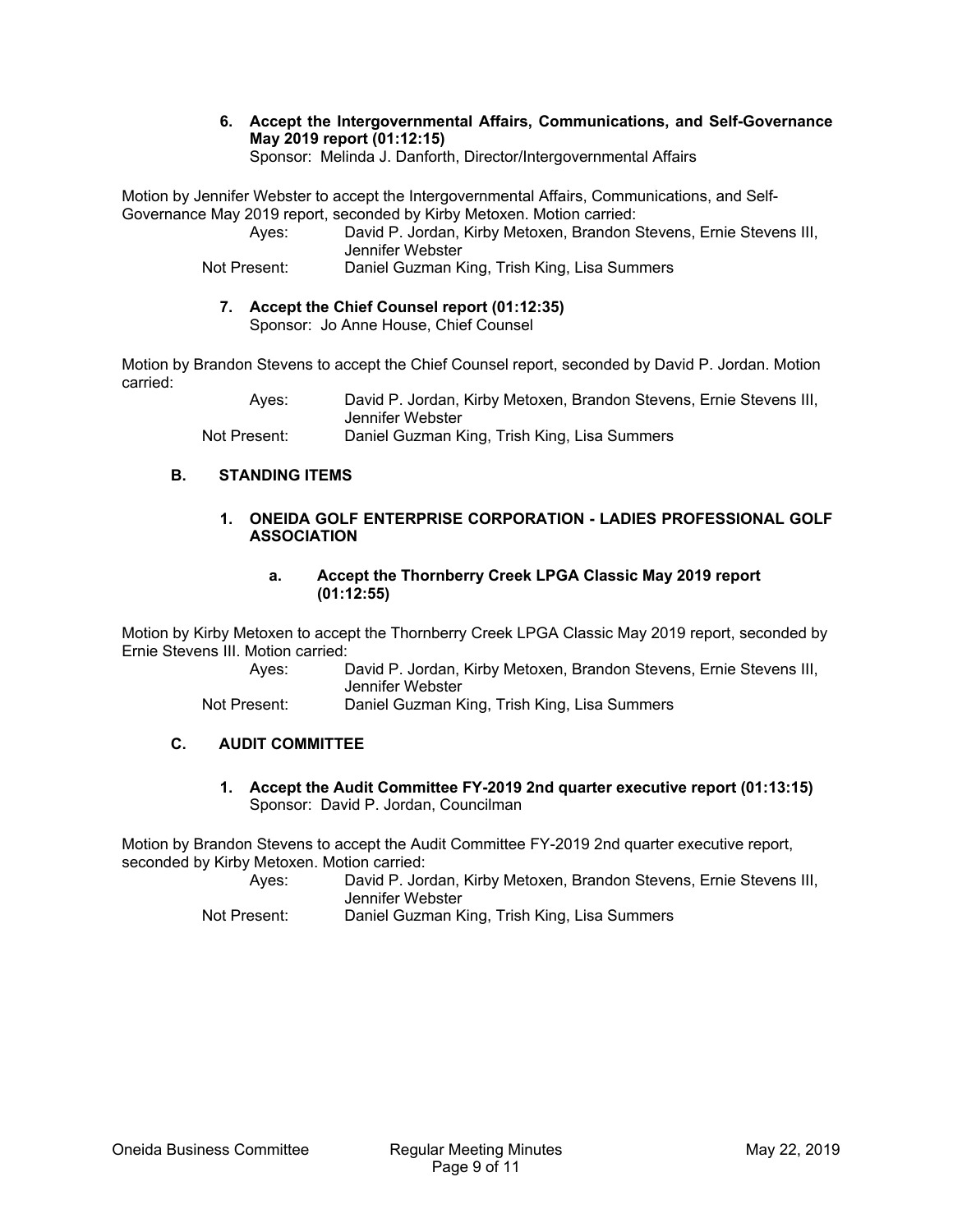## **D. UNFINISHED BUSINESS**

**1. Accept the verbal update on the requested recommendation on next steps contract # 2017-0244 (01:13:35)** 

Sponsor: Larry Barton, Chief Financial Officer

Motion by David P. Jordan to accept the verbal update on the requested recommendation on next steps - contract # 2017-0244, noting further updates will be provided in the bi-monthly Chief Financial Officer report, seconded by Brandon Stevens. Motion carried:

 Ayes: David P. Jordan, Kirby Metoxen, Brandon Stevens, Ernie Stevens III, Jennifer Webster

Not Present: Daniel Guzman King, Trish King, Lisa Summers

## **E. NEW BUSINESS**

**1. Approve two (2) relinquishment requests (01:14:08)**  Sponsor: Barbara Webster, Chair/Oneida Trust Enrollment Committee

Motion by Kirby Metoxen to approve two (2) relinquishment requests, seconded by Jennifer Webster. Motion carried:

| Aves:        | Kirby Metoxen, Brandon Stevens, Ernie Stevens III, Jennifer Webster |
|--------------|---------------------------------------------------------------------|
| Abstained:   | David P. Jordan                                                     |
| Not Present: | Daniel Guzman King, Trish King, Lisa Summers                        |

# **2. Accept the draft FY-2020 budget roll-up #1 and review Chief Financial Officer recommendations (01:14:35)**

Sponsor: Trish King, Treasurer

Motion by David P. Jordan to accept the draft FY-2020 budget roll-up #1 and Chief Financial Officer recommendations, including revised recommendation #2., seconded by Kirby Metoxen. Motion carried:

| Aves:        | David P. Jordan, Kirby Metoxen, Brandon Stevens, Ernie Stevens III, |
|--------------|---------------------------------------------------------------------|
|              | Jennifer Webster                                                    |
| Not Present: | Daniel Guzman King, Trish King, Lisa Summers                        |

Motion by Jennifer Webster to direct the Treasurer to work with Finance and Retail Enterprise to make the identified accounting corrections for FY-2020, seconded by Brandon Stevens. Motion carried:

 Ayes: David P. Jordan, Kirby Metoxen, Brandon Stevens, Ernie Stevens III, Jennifer Webster

Not Present: Daniel Guzman King, Trish King, Lisa Summers

**3. File # 2019-GMDR03-01 - Review complaint (01:15:05)**  Sponsor: OBC Officers

Motion by Jennifer Webster to defer file # 2019-GMDR03-01 to the OBC Officers to complete the identified follow-up, seconded by Kirby Metoxen. Motion carried:

 Ayes: David P. Jordan, Kirby Metoxen, Brandon Stevens, Ernie Stevens III, Jennifer Webster

Not Present: Daniel Guzman King, Trish King, Lisa Summers